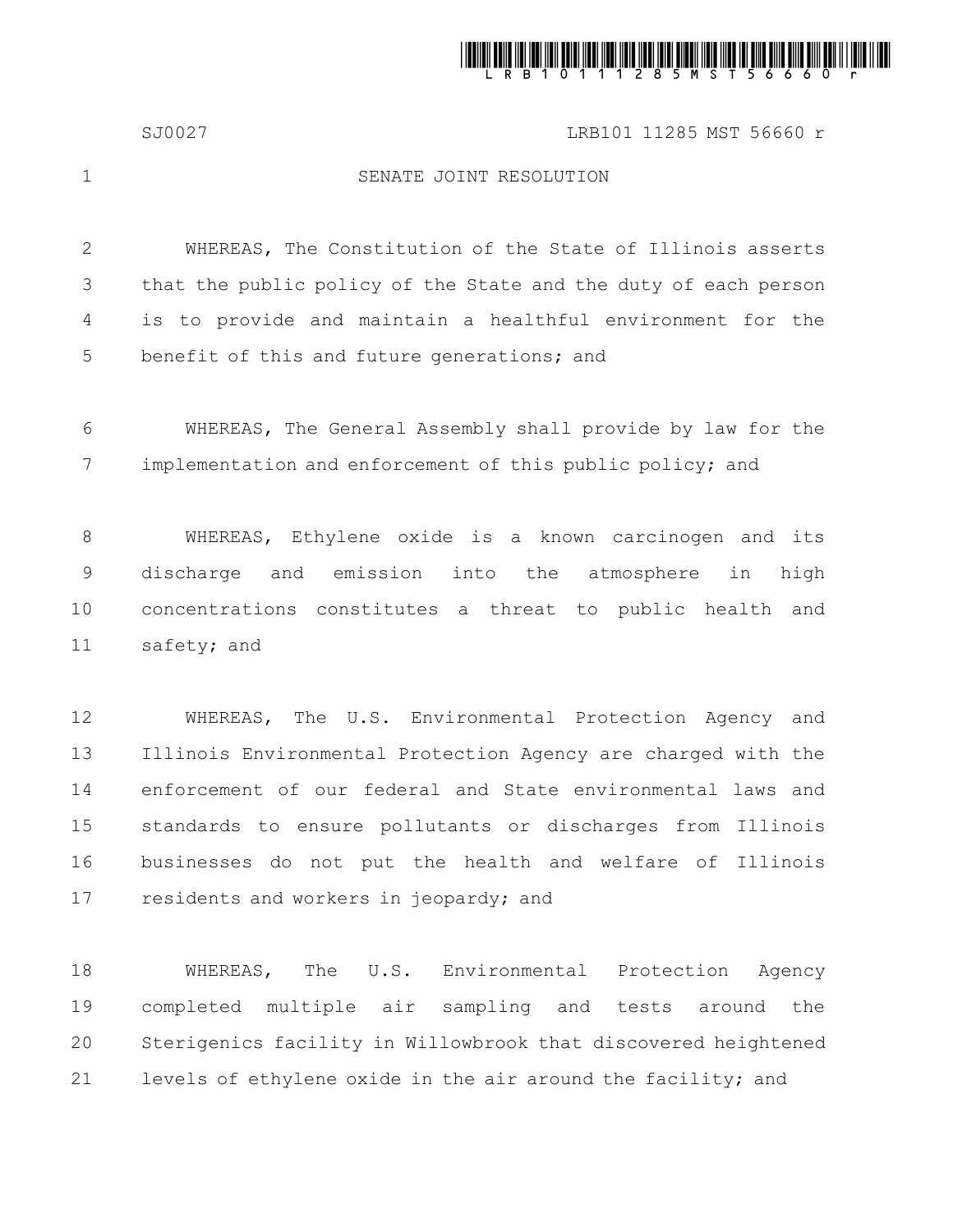SJ0027 -2- LRB101 11285 MST 56660 r

WHEREAS, Following the results of those tests, the Illinois Environmental Protection Agency issued a seal order preventing the use of ethylene oxide by a facility in Willowbrook on February 15, 2019; and 1 2 3 4

WHEREAS, Lake County has two facilities currently permitted to emit and discharge ethylene oxide; and 5 6

WHEREAS, No state or federal agency has yet to conduct ambient air quality or sampling tests around the Lake County facilities that emit and discharge ethylene oxide; therefore, be it 7 8 9 10

RESOLVED, BY THE SENATE OF THE ONE HUNDRED FIRST GENERAL ASSEMBLY OF THE STATE OF ILLINOIS, THE HOUSE OF REPRESENTATIVES CONCURRING HEREIN, that we urge the U.S. Environmental Protection Agency to consider the serious concerns of residents of Lake County regarding the recent ethylene oxide emissions and the subsequent environmental and public health threat posed to the people of Illinois; and be it further 11 12 13 14 15 16 17

RESOLVED, That we urge the U.S. Environmental Protection Agency to conduct ambient air monitoring and testing in and around the two known facilities emitting or discharging ethylene oxide in Lake County; and be it further 18 19 20 21